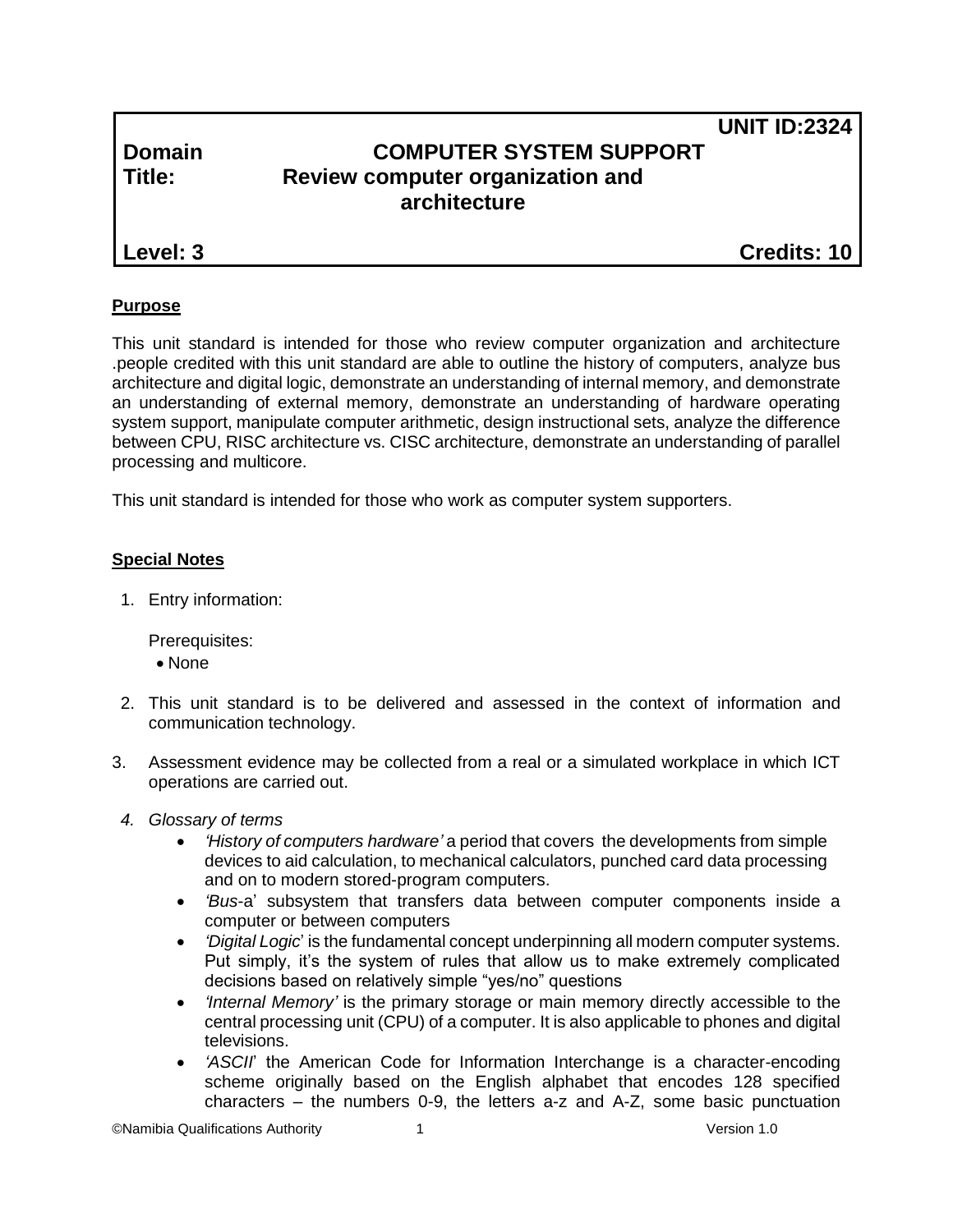symbols, some control codes that originated with Teletype machines, and a blank space – into the 7-bit binary integers.

- *EDCDIC* (Extended Binary Coded Decimal Interchange Code) is an 8-bit character encoding used mainly on IBM mainframe and IBM midrange operating systems.
- *UNICODE* is the universal character encoding standard used for representation of text for computer processing. Unicode provides a consistent way of encoding multilingual plain text making it easier to exchange text files internationally.
- *External Memory*-External memory is data storage that retains and synthesises data inside the computer. It is also called storage or memory. It includes computer components and recording media.
- *Operating System Support* assistance given by software vendor on its software. It includes technical assistance and support
- *Instructional sets* is the part of the computer architecture related to programming, including the native data types, instructions, registers, addressing modes, memory architecture, interrupt and exception handling, and external I/O.
- *CPU-* is the [hardware](http://en.wikipedia.org/wiki/Computer_hardware) within a [computer](http://en.wikipedia.org/wiki/Computer) that carries out the [instructions](http://en.wikipedia.org/wiki/Instruction_%28computer_science%29) of a [computer](http://en.wikipedia.org/wiki/Computer_program)  [program](http://en.wikipedia.org/wiki/Computer_program) by performing the basic arithmetical, logical, and [input/output](http://en.wikipedia.org/wiki/Input/output) operations of the system
- *RISC architecture-* is a type of microprocessor architecture that utilizes a small, highly-optimized set of instructions, rather than a more specialized set of instructions often found in other types of architectures
- *CISC architecture-*is a type of microprocessor architecture contains a large set of computer instructions that range from very simple to very complex and specialized.
- *Parallel Processing-* is the processing of [program](http://searchsoftwarequality.techtarget.com/definition/program) instructions by dividing them among multiple [processors](http://searchcio-midmarket.techtarget.com/definition/processor) with the objective of running a program in less time
- *Multicore System-* is an integrated circuit [\(IC\)](http://searchcio-midmarket.techtarget.com/definition/integrated-circuit) to which two or more [processors](http://searchcio-midmarket.techtarget.com/definition/processor) have been attached for enhanced performance, reduced power consumption, and more efficient simultaneous processing of multiple tasks
- 5. Performance of all elements in this unit standard must comply with industry standards.
- 6. Regulations and legislation relevant to this unit standard include the following:
	- Labour Act 2007(Act No 11, 2007).
	- Regulations relating to the health & safety of employees at work under schedule 1 (2) of the Labour Act No.11 of 2007 and all subsequent amendments.

#### **Quality Assurance Requirements**

This unit standard and others within this sub-field may be awarded by institutions which meet the accreditation requirements set by the Namibia Qualifications Authority and the Namibia Training Authority and which comply with the national assessment and moderation requirements. Details of specific accreditation requirements and the national assessment arrangements are available from the Namibia Qualifications Authority o[nwww.namqa.org](http://www.namqa.org/) and the Namibia Training Authority o[nwww.nta.com.na](http://www.nta.com.na/)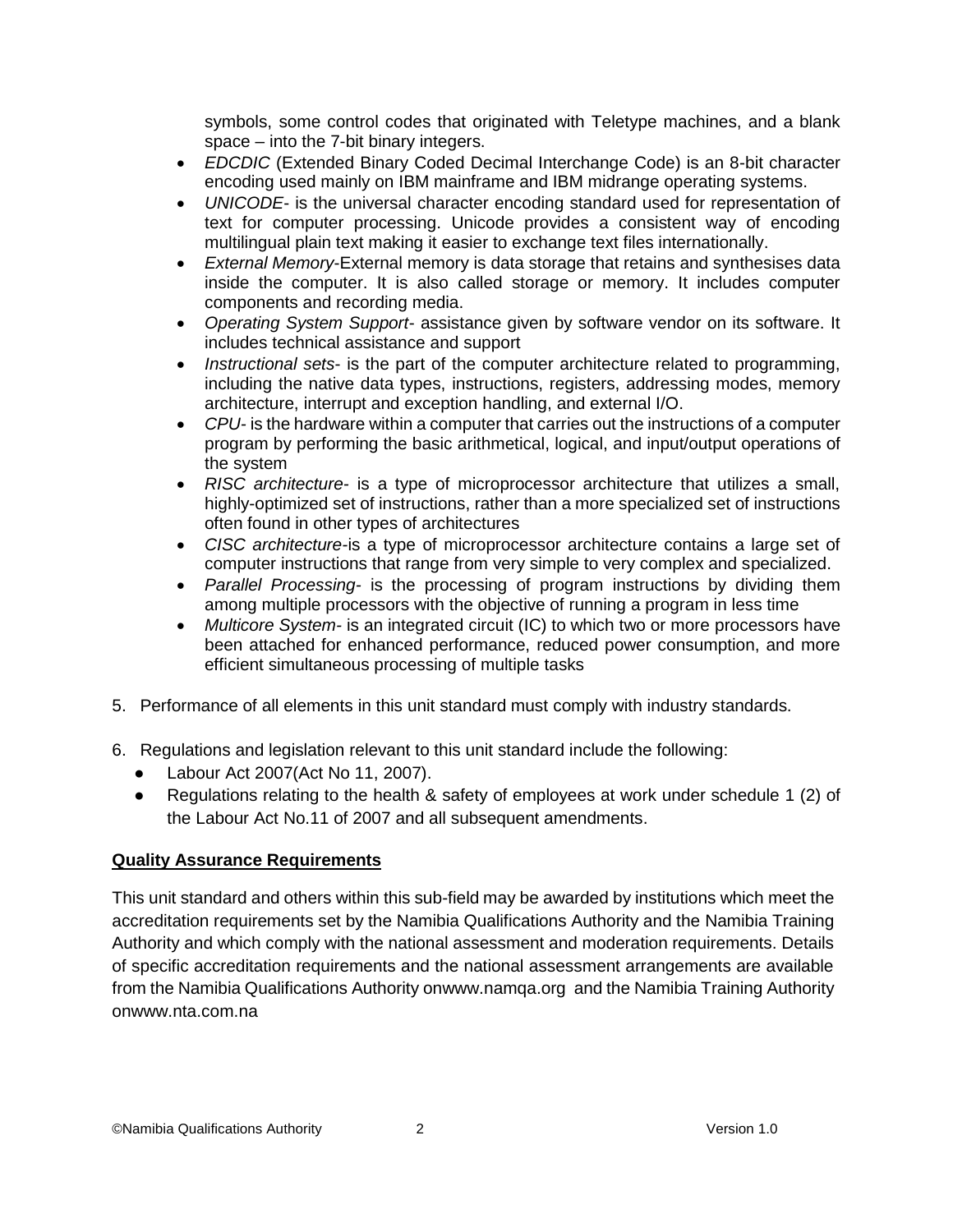# **Elements and Performance Criteria**

### **Element 1: Outline the history of computers**

#### **Performance Criteria**

- 1.1 History of computers is described.
- 1.2 Computer generations (Milestones in Computer Architecture) are explained.
- 1.3 Computer systems structure, functions and operations are explained.
- 1.4 Computer architecture vs. computer organization is differentiated.

#### **Element 2: Analyze bus architecture and digital logic**

#### **Range**

Bus architecture may include but not be limited to, Individual Savings Account (ISA), Payment card industry (PCI), and Universal Serial Bus (USB).

#### **Performance Criteria**

- 2.1. Interconnections are explained.
- 2.2. Bus structure and elements of design are explained and illustrated.
- 2.3. Examples of buses, methods of arbitration, and timing and bus width are demonstrated.

#### **Element 3: Demonstrate an understanding of internal memory**

#### **Range**

Internal memory may include but is not limited to Byte (symbol: B), Kilobyte (KB or kB), Megabyte (MB), Gigabyte (GB) and Terabyte (TB).

#### **Performance Criteria**

- 3.1 Types of memory are explained according to specific task requirements.
- 3.2 Building blocks of memory are demonstrated and applied
- 3.3 Registers are explained and demonstrated
- 3.4 Cache memory principles are explained and illustrated.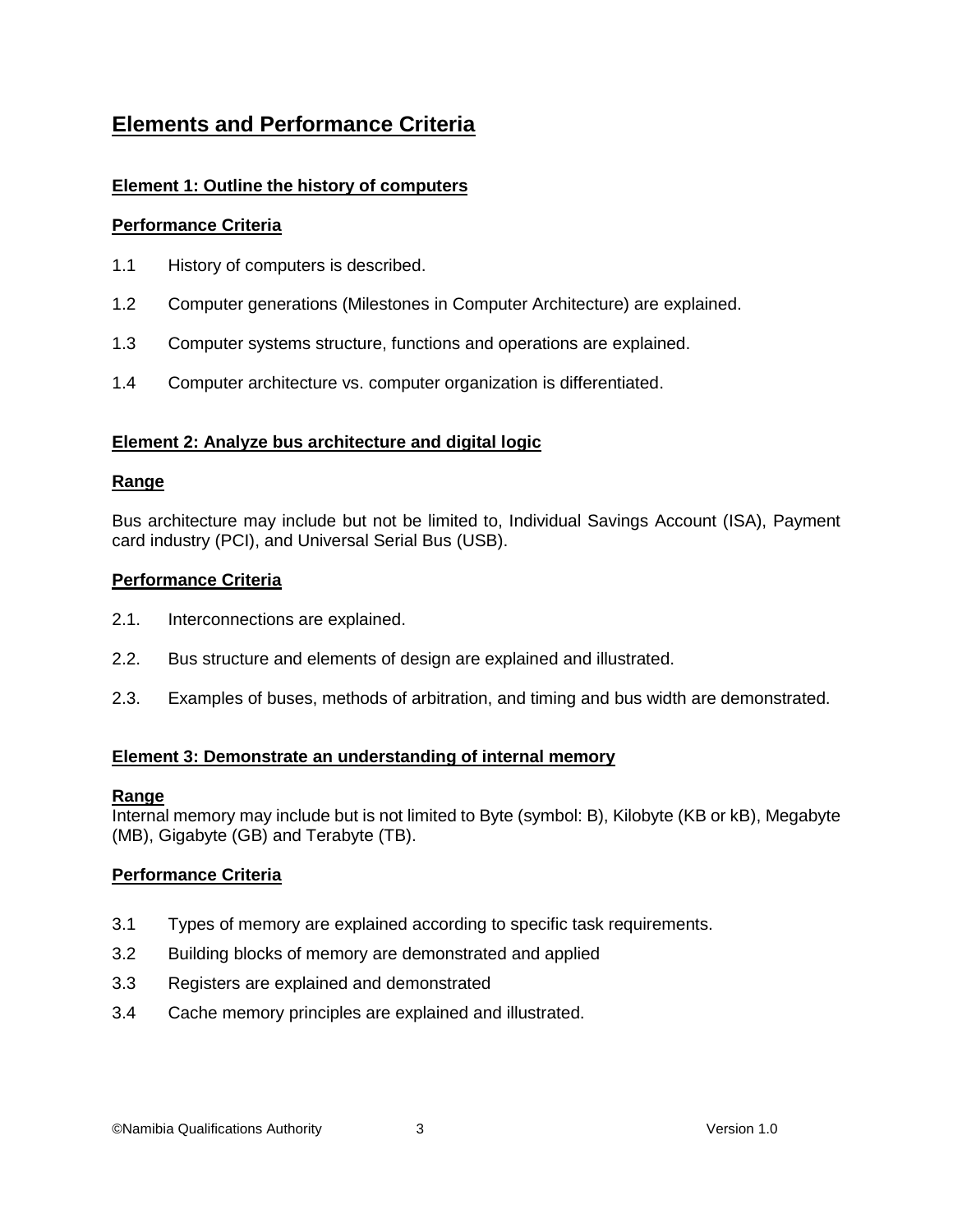#### **Element 4: Demonstrate an understanding of external memory**

#### **Range**

External memory devices may include but are not limited to hard drive (HDD), solid-state drive (SSD) and hybrid drive.

External memory configuration may include but is not limited to RAID.

#### **Performance Criteria**

- 4.1. Storage device characteristics are classified and selected in accordance with instructions.
- 4.2. Hard Disk storage is explained and performed.
- 4.3. Magnetic storage is explained and performed.
- 4.4 Optical mass storage devices are illustrated and storage options are selected.
- 4.5 Solid State Disk (SSD) is explained and demonstrated in accordance with the selected devices.
- 4.6 External memory configuration technologies are illustrated.

#### **Element 5: Demonstrate an understanding of hardware operating system support**

#### **Performance Criteria**

- 5.1. I/O modules are described and illustrated.
- 5.2. Interrupts are explained and performed.
- 5.3. Direct memory access is identified and illustrated according to instruction.
- 5.4. I/O channels and Processors are applied in accordance with selected devices.
- 5.5 External Devices are described and illustrated.

#### **Element 6: Manipulate computer arithmetic**

#### **Performance Criteria**

- 6.1. Number bases: Decimal, Binary, Octal, Hexadecimal are calculated.
- 6.2. Conversion between different number systems is identified.
- 6.3. Character Codes: ASCII, EDCDIC and UNICOSE are produced.

©Namibia Qualifications Authority 4 Version 1.0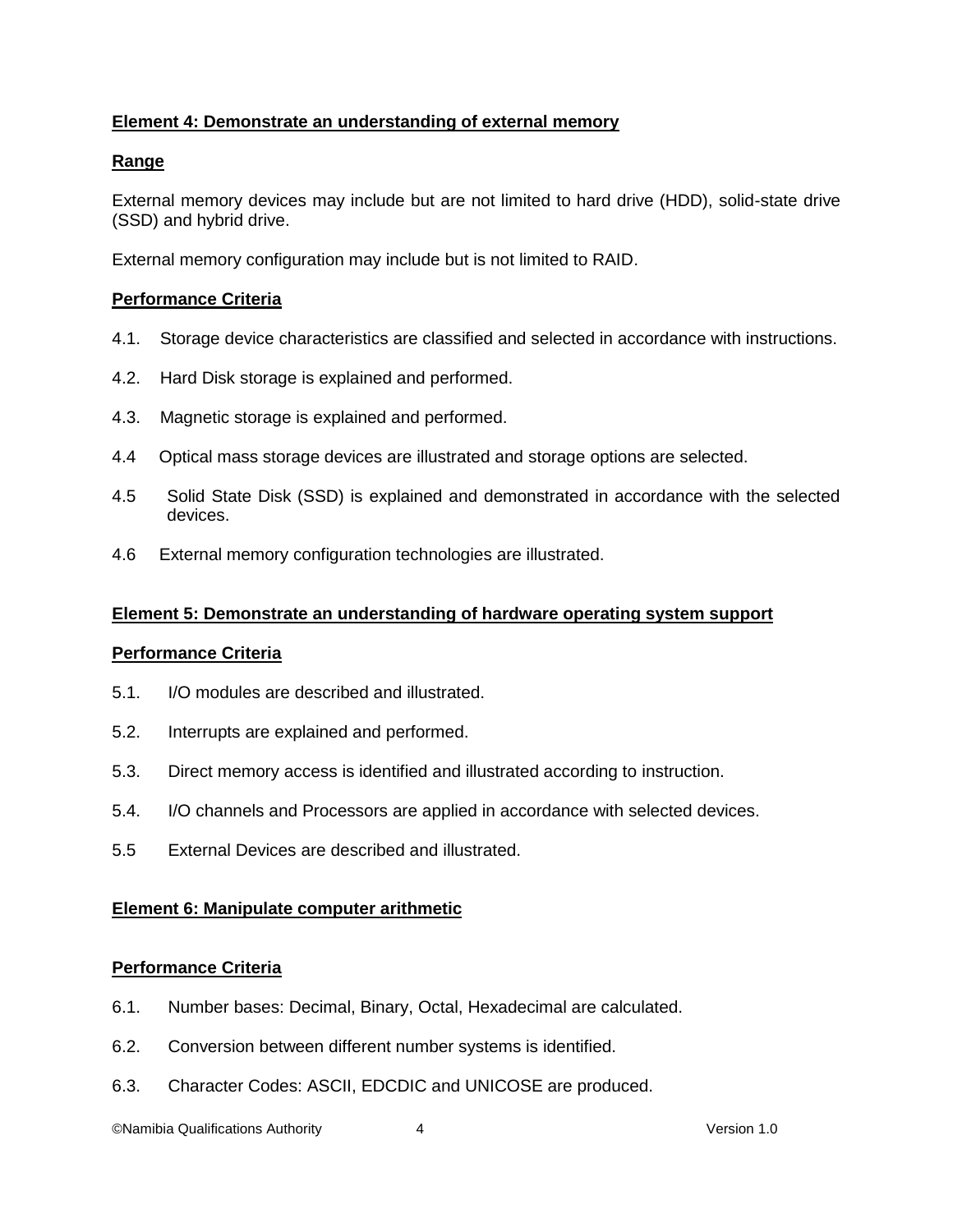6.4. Integer representations are demonstrated.

#### **Element 7: Design instructional sets**

#### **Performance Criteria**

- 7.1. Elements of machine instructions are verified.
- 7.2. Instruction representation, instruction types and number of addresses are established.
- 7.3. Coordination of instruction set design, operations and operands are illustrated.

#### **Element 8: Analyze the difference between CPU, RISC Architecture vs. CISC Architecture**

#### **Range**

Complex Instruction Set Computing (CISC) architecture features may include but is not limited to Hardware, multi clock complex instructions, memory to memory: load to store incorporated instructions, small codes sizes, high cycles per seconds and transistors.

Reduced Instruction Set Computing (RISC) architecture features may include but are not limited to software, single-clock, and register to register: load and store independent instructions, low cycle per second, large code sizes and spends more transistors on memory registers.

#### **Performance Criteria**

- 8.1 Example of program execution is illustrated.
- 8.2 Interrupts are identified and measured.
- 8.3 Program flows of control with and without interrupts are estimated.
- 8.4 Instructional cycle with interrupts is demonstrated.

#### **Element 9: Demonstrate an understanding of parallel processing and multicore systems**

#### **Range**

Parallel hardware platforms may include but are not limited to symmetric multiprocessing systems, massively parallel processing systems, clustered systems and non-uniform memory access systems.

Advantages of parallel processing may include but is not limited to higher throughput, more fault tolerance, high availability, scale –up, speed up and better price/performance.

©Namibia Qualifications Authority 5 Version 1.0 Multicore systems hardware may include but is not limited to two-cores (dual-core, core duo), four cores (quad-core - processor) six cores (hexa-core CPU'S), eight cores (octo-core), ten cores.